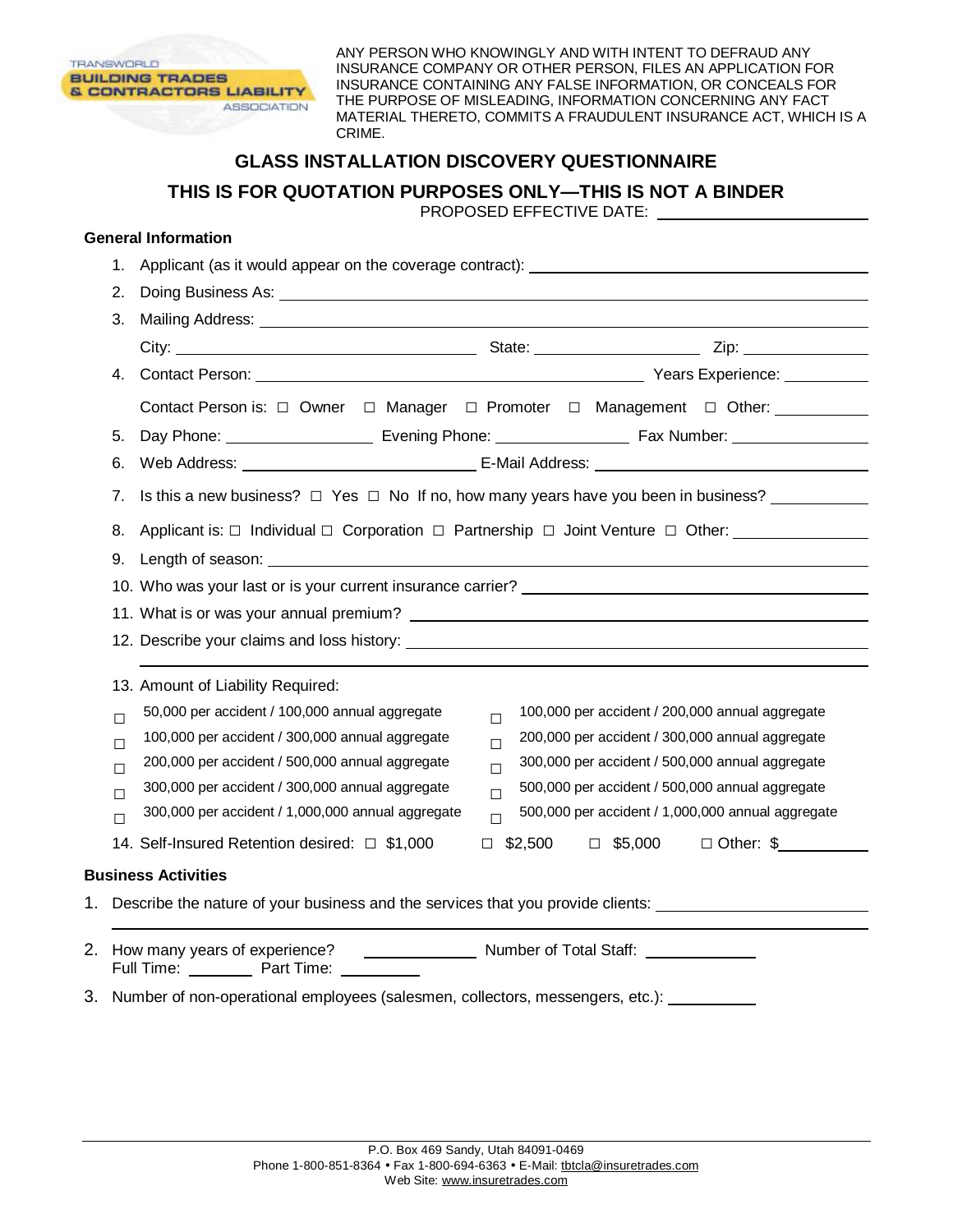## 2. Total Annual Payroll: \$

| Operations Payroll -       | \$<br>Office and           | c<br>D |
|----------------------------|----------------------------|--------|
| <b>Auto Services</b>       | Clerical                   |        |
| Operations Payroll -       | \$<br>Executive and        | \$     |
| <b>Residential window</b>  | Management                 |        |
| services                   |                            |        |
| All other shop services    | \$<br><b>Outside Sales</b> | \$     |
| payroll                    |                            |        |
| <b>Supervisors Payroll</b> | \$<br>Other                | จ      |
|                            |                            |        |

3. Business Operations Breakdown: Identify percentage of your mirrors and windows business operations:

| Commercial                         | $\%$ |
|------------------------------------|------|
| Commercial – over 2 stories        | $\%$ |
| Residential -single family or twin | $\%$ |
| home- not over 2 story structure   |      |

4. Identify the percentage of your business operations:

| Commercial glass             |   |
|------------------------------|---|
| Private passenger auto glass | % |

5. Estimate total gross receipts from mirrors and windows operations only, including materials, for next 12 months:

| Commercial         | w |
|--------------------|---|
| <b>Residential</b> | w |

6. Estimated gross receipts from auto glass operations only, including material and repair services for next 12 months:

| Commercial  | s I. |
|-------------|------|
| Residential | s I. |

7. Estimated gross receipts from auto glass operations only, including material and repair services for next 12 months:

| Commercial  | w |
|-------------|---|
| Residential | w |

- 8. Total Gross Annual Receipts from all business operations, windows, mirror and auto glass and product sales, retail sales or other service work: \$
- 9. Total Gross Annual Receipts from new construction window, sales and installation contractor services:  $^{\circ}$
- 10. "Total Gross" Annual Receipts from new construction mirrors sales and installation operations only:  $$^{\circ}$
- 11. What percent of your total gross receipts is received from sub-contracted work you perform for other contractors? \_\_\_\_\_\_\_\_\_\_\_\_\_\_\_\_\_\_\_\_%
- 12. What percentage of work is repair of broken windows? \_\_\_\_\_\_\_\_\_\_\_%
- 13. What percent of work is repair of broken mirrors? \_\_\_\_\_\_\_\_\_\_\_\_\_\_ %
- 14. Does your business:
	- a. Fabricate Glass? o Yes o No b. Have pneumatic or electrical cutout devices? Comparison on the Comparison of Yes on No. The Vession No. 7 (1997) c. Lease or rent equipment to others? C. Lease or rent equipment to others? If yes, what? d. Lease or rent equipment from others? Compared the control of the Compared Compared Compared Compared Compared Compared Compared Compared Compared Compared Compared Compared Compared Compared Compared Compared Compared C
- TBTCLA-A-010 26JUN2006 Page 2 of 4

If yes, what?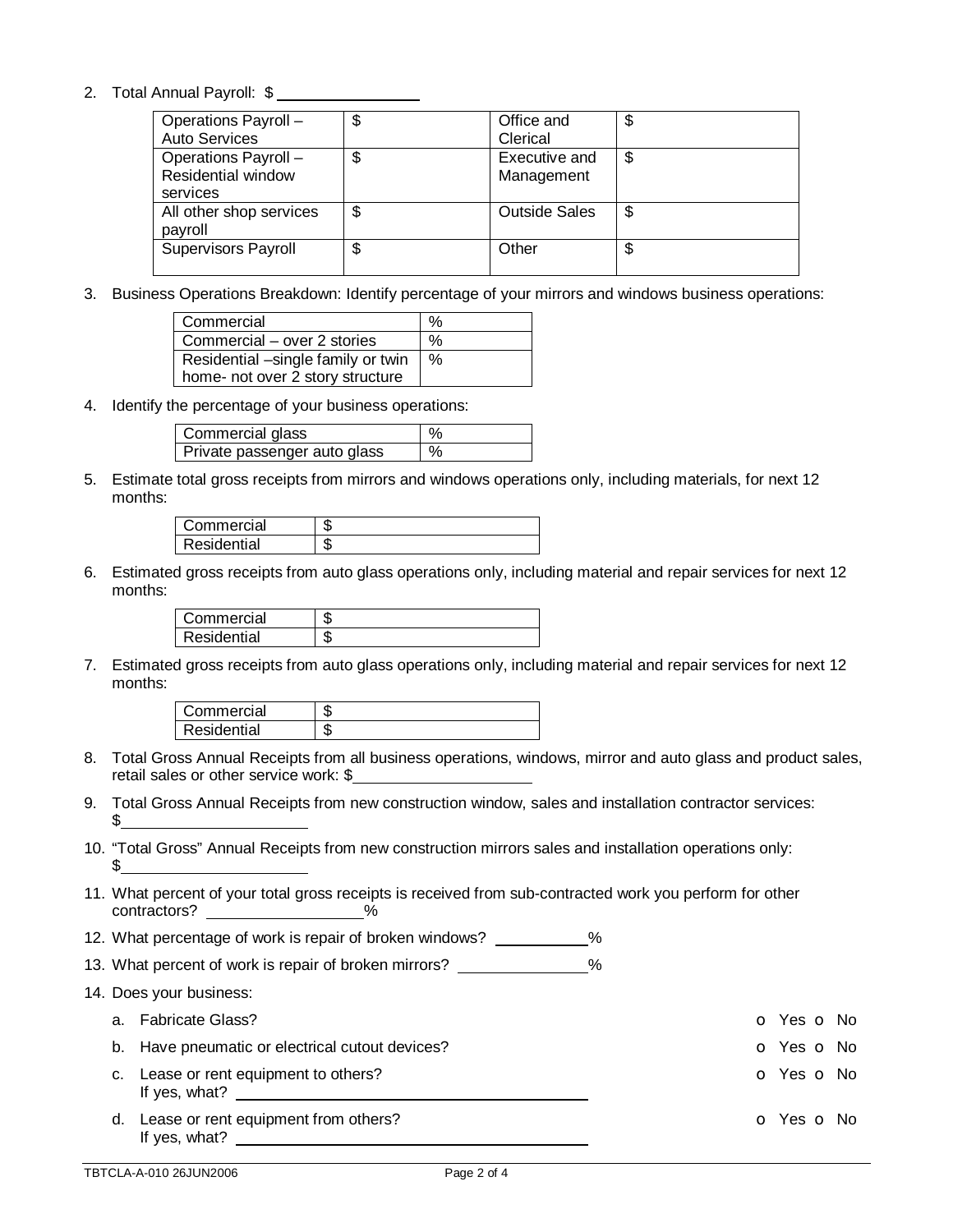| е. |         | Distribute or sell materials or supplies for installation by others?<br>If yes, show annual gross receipts from distribution or sale: \$ | o Yes o No |  |
|----|---------|------------------------------------------------------------------------------------------------------------------------------------------|------------|--|
| f. | If yes: | Do you hire sub-contractors?                                                                                                             | O Yes O No |  |
|    | 1.      | Do you require certification and evidence of liability insurance from sub-contractors?                                                   | O Yes O No |  |
|    | 2.      | Do you require evidence of Workers Compensation insurance from sub-contractors?                                                          | O Yes O No |  |
|    |         | 3. Gross annual receipts from work sub-contracted out: \$                                                                                |            |  |
|    |         | 4. Explain type of work you sub-contracted out:                                                                                          |            |  |

## **REPRESENTATIONS AND WARRANTIES**

The "Applicant" is the party to be named as the "Insured" in any insuring contract if issued. By signing this Discovery Questionnaire, the Applicant for insurance hereby represents and warrants that the information provided in the Discovery Questionnaire, together with all supplemental information and documents provided in conjunction with the Discovery Questionnaire, is true, correct, inclusive of all relevant and material information necessary for the Association to accurately and completely assess the Discovery Questionnaire, and is not misleading in any way. The Applicant further represents that the Applicant understands and agrees as follows: (i) the Association can and will rely upon the Discovery Questionnaire and supplemental information provided by the Applicant, and any other relevant information, to assess the Applicant's request for insurance coverage and to quote and potentially bind, price, and provide coverage; (ii) the Discovery Questionnaire and all supplemental information and documents provided in conjunction with the Discovery Questionnaire are warranties that will become a part of any coverage contract that may be issued; (iii) the submission of a Discovery Questionnaire or the payment of any premium does not obligate the Association or any Insurer to quote, bind, or provide insurance coverage; and (iv) in the event the Applicant has or does provide any false, misleading, or incomplete information in conjunction with the Discovery Questionnaire, any coverage provided will be deemed void from initial issuance.

The Applicant hereby authorizes the Association, and its agents, to gather any additional information the Association deems necessary to process the Discovery Questionnaire for quoting, binding, pricing, and providing insurance coverage including, but not limited to, gathering information from federal, state, and industry regulatory authorities, insurers, creditors, customers, financial institutions, and credit rating agencies. The Association has no obligation to gather any information nor verify any information received from the Applicant or any other person or entity. The Applicant expressly authorizes the release of information regarding the Applicant's losses, financial information, or any regulatory compliance issues to this Association in conjunction with consideration of the Discovery Questionnaire.

The Applicant further represents that the Applicant understands and agrees the Association: (i) may present a quote with a sublimit of liability for certain exposures, (ii) may quote certain coverages with certain activities, events, services, or waivers excluded from the quote, (iii) will rate each quotation in the best interest of each Association member to the extent possible to meet the overall intent of the Association's program of insurance for all members, and (iv) offer several optional quotes for consideration by the Applicant for insurance coverage. In the event coverage is offered, such coverage will not become effective until the Association's accounting office receives the required premium payment, and the Applicant signs and returns the appropriate "Acknowledgement and Coverage Contract Receipt" form within 10 days of receiving an insurance coverage contract.

The Applicant agrees that the Association and any party from whom the Association may request information in conjunction with the Discovery Questionnaire may treat the Applicant's facsimile signature on the Discovery Questionnaire as an original signature for all purposes.

**IMPORTANT:** Each accepted Applicant is provided insurance as a participating member under a Master Group Policy of Insurance issued on behalf of the Transworld Building Trades and Contractors Liability Association, a qualified "Purchasing Group" under the Risk Retention Act of 1986—Public Law 97-45. Master Group Policies have been issued to the Association, formed and governed by the laws, rules, and regulations of the State of Utah, to which members will be added as "Participating Members." The Association's program of insurance is a fully insured plan with an insurer permitted to provide insurance in each Association member's state of residence.

All coverage contract charges and service provider fees are minimum and fully earned as of the effective date of coverage. Membership in the Association is restricted to those whose business or activities are similar with respect to liability to which members are exposed by virtue of any common business, act, product, service, premises, or operations. The Applicant represents that the Applicant understands and agrees: (i) the Applicant's request for the Association to quote or otherwise effect coverage for the Applicant is without undue influence or incentive, (ii) the Applicant is individually procuring any insurance that may be provided as a participant in a Master Group Policy, where the benefits and coverage have already been approved by the Association's Purchasing Group, (iii) any coverage that may be provided will be provided under a Master Coverage Contract has been effected in the State of Utah as the state in which the Purchasing Group is organized and domiciled, and where the Association's Purchasing Group's principal office is located, (iv) all rules and regulations applicable